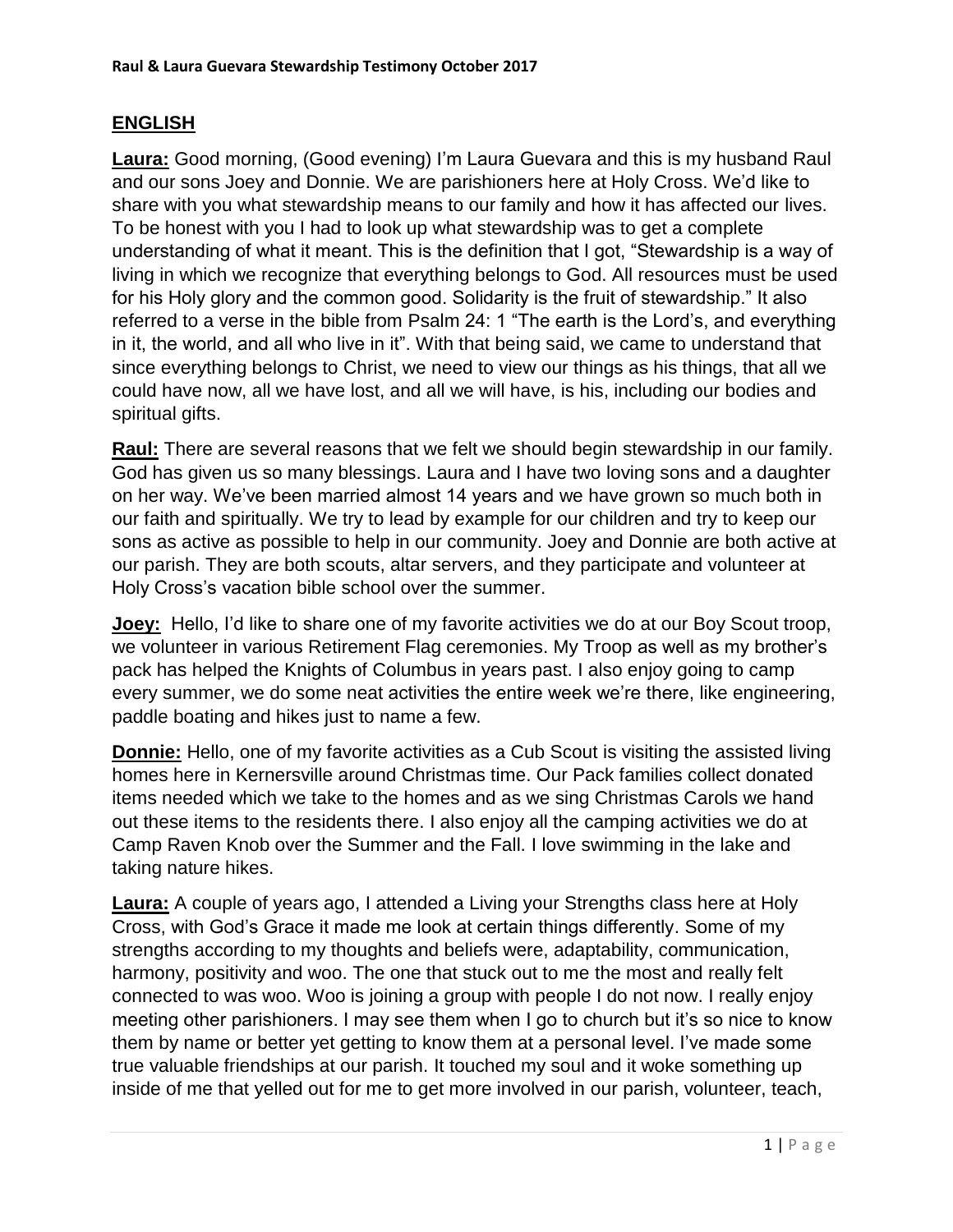lead and make a difference. Since then, I've became a Eucharistic Minister, Lector, Catechist, Cub Scout leader and most recently a member of the Parish Council. Raul has given me a lot of support. I tell him about different ideas that I have, things that I would like to see happen and how I would like to implement them our parish. Being a catechist has been very rewarding as well. I've met some wonderful, bright, sweet children.

**Raul:** My family and I have remained very actively involved in the church. Growing up in Mexico, as far as I can remember we've been attending mass all my life. At a young age my sisters and I helped our church by volunteering to do Evangelical Missions and we also conducted a church census. We went to different communities and visited homes in the evenings. My mom used to give bible lessons at our church. I look up to my mom and admire her strong beliefs. I'm very fortunate to have my parents and both my sisters with their families all live within 5 minutes from us. Laura and I have a pretty big family. When I think about the talents that God has given me I think about the different things I enjoy doing without expecting anything in return. For example, donating blood to the Red Cross, volunteering to coach my son's soccer team, mowing my neighbor's yards and babysitting my nephews and nieces. Being bilingual has been a great talent to have because I think of all the times I've been able to help those in need both at work and outside of work. These all may seem very minimal talents, but these are perfect examples of how easy it is to invest your time to help others.

**Laura:** Before Raul and I met I was very distant from the church. Growing up catholic, my parents and my five siblings attended mass every Sunday and CCD on Wednesday nights. I remember both my parents very involved in our church back in Southern California, but something drastically changed when my oldest brother suddenly died in a tragic car accident in 1989. I don't remember us going to church very often after that, it kind of fell out of our routine. We are all very close, in fact both my parents, my two brothers and two sisters along with their children all live here in Kernersville. I'm so grateful to Raul for helping me come back to the church, I believe it was his strong faith and beliefs along with his family that helped me understand that it's never too late to come back. Raul and I feel so blessed with all of God's gifts, aside from the stewardship we do at our parish we are involved in other activities outside of the church which by no means are any less important. For example, we have become more supportive of various needs and organizations in the community and globally. We currently contribute to Room at the Inn, which is a program that helps homeless single pregnant women both during pregnancies and after the birth of their babies. They provide shelter, food, clothing, in-house daycare, life skills education and counseling. We are also currently sponsoring a little girl from El Salvador through a Christian Charity called Unbound Child Sponsorship. By sponsoring this child through Unbound, her entire family starts on a path out of poverty. Our sponsorship also helps her have a better chance of starting and staying in school. Lastly, I 'd like to share that Raul has a couple of strong beliefs which make me respect him so much, one is give and don't expect anything in return.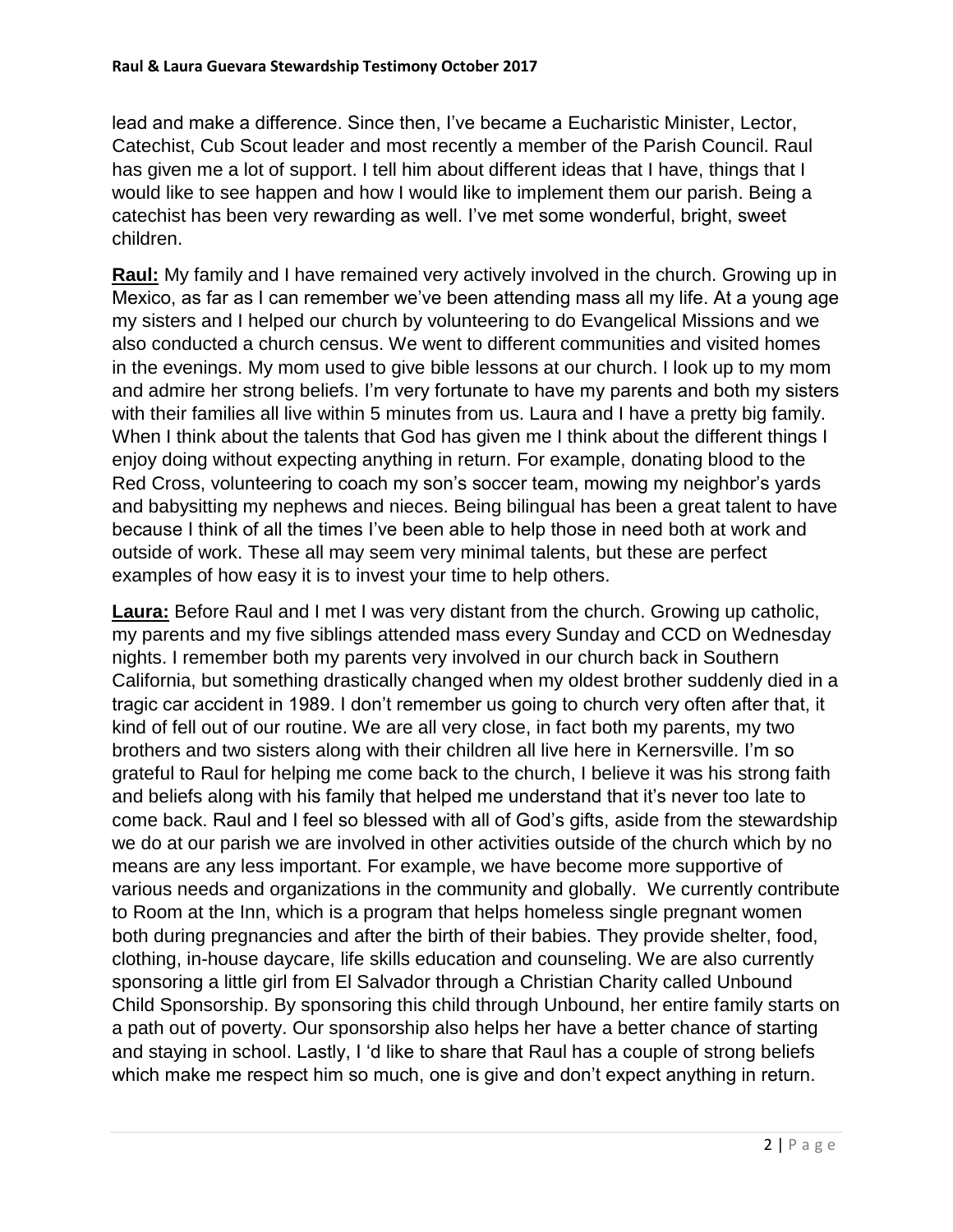Another is if you're going to do something good for someone or something, just do it and don't be boastful about it.

**Raul:** As we continue with our liturgy this morning (evening), and our gifts are brought forward, let us ask ourselves if this gift of our treasure which we offer today is a true comparison of our gratitude we have for what we are given. Let us all look at what we give to our parish and the community as far as our personal time and service. And lastly, let us remember that God's promises not only include rewards of this world but the most valuable ones after this life. God will always ensure us, if we are generous and trust in His love.

Thank you!

## **SPANISH**

**Raul:** Buenas tardes mi nombre es Raul Guevara y ella es mi esposa Laura y nuestros hijos Joey y Donnie, somos feligreses de Santa Cruz. Nos gustaría compartir con ustedes lo que significa la corresponsabilidad cristiana para nuestra familia y cómo ha afectado nuestras vidas. Para ser honesto tuvimos que buscar el significado de la corresponsabilidad cristiana para obtener una comprensión completa. Esta es la definición que encontramos, "La corresponsabilidad es una forma de vida en que somos conscientes de que todo pertenece a Dios. Todos los recursos deben utilizarse para su Santa Gloria y el bien común. La solidaridad es el fruto de la corresponsabilidad". También se refirió a un versículo en la Biblia del Salmo 24:1 "La tierra es del Señor y todo en él, el mundo y todos los que viven en él". Con eso dicho, llegamos a entender que, puesto que todo pertenece a Cristo, tenemos que ver nuestras cosas como sus cosas, que todo lo que poseemos ahora, todo lo que hemos perdido y todo lo que vamos a tener, es suyo, incluyendo nuestros cuerpos y dones espirituales.

**Laura:** Hay varias razones por las que sentíamos que debíamos comenzar una corresponsabilidad cristiana activa en nuestra familia, reconociendo todas las bendiciones que Dios nos brinda. Raul y yo tenemos dos hijos y una hija por nacer. Hemos estado casados por casi 14 años y crecido en nuestra fe y espiritualmente. Tratamos de dar un buen ejemplo para nuestros hijos, manteniéndolos involucrados en actividades de la iglesia y en nuestra comunidad. Joey y Donnie participan en nuestra parroquia, ambos son monaguillos y Cub Scouts. También participan en los estudios bíblicos en la escuela de verano aquí en nuestra parroquia.

**Joey:** Hola, me gustaría decirles de unas de mis actividades favoritas en la que participo con los Scouts. Participamos en varias ceremonias de jubilación de la bandera americana. De hecho, les hemos ayudado a los Caballeros de Colon los últimos dos años. También me gusta ir a campar en las vacaciones de verano, hacemos varias actividades como, ingeneria, actividades en el agua y caminatas.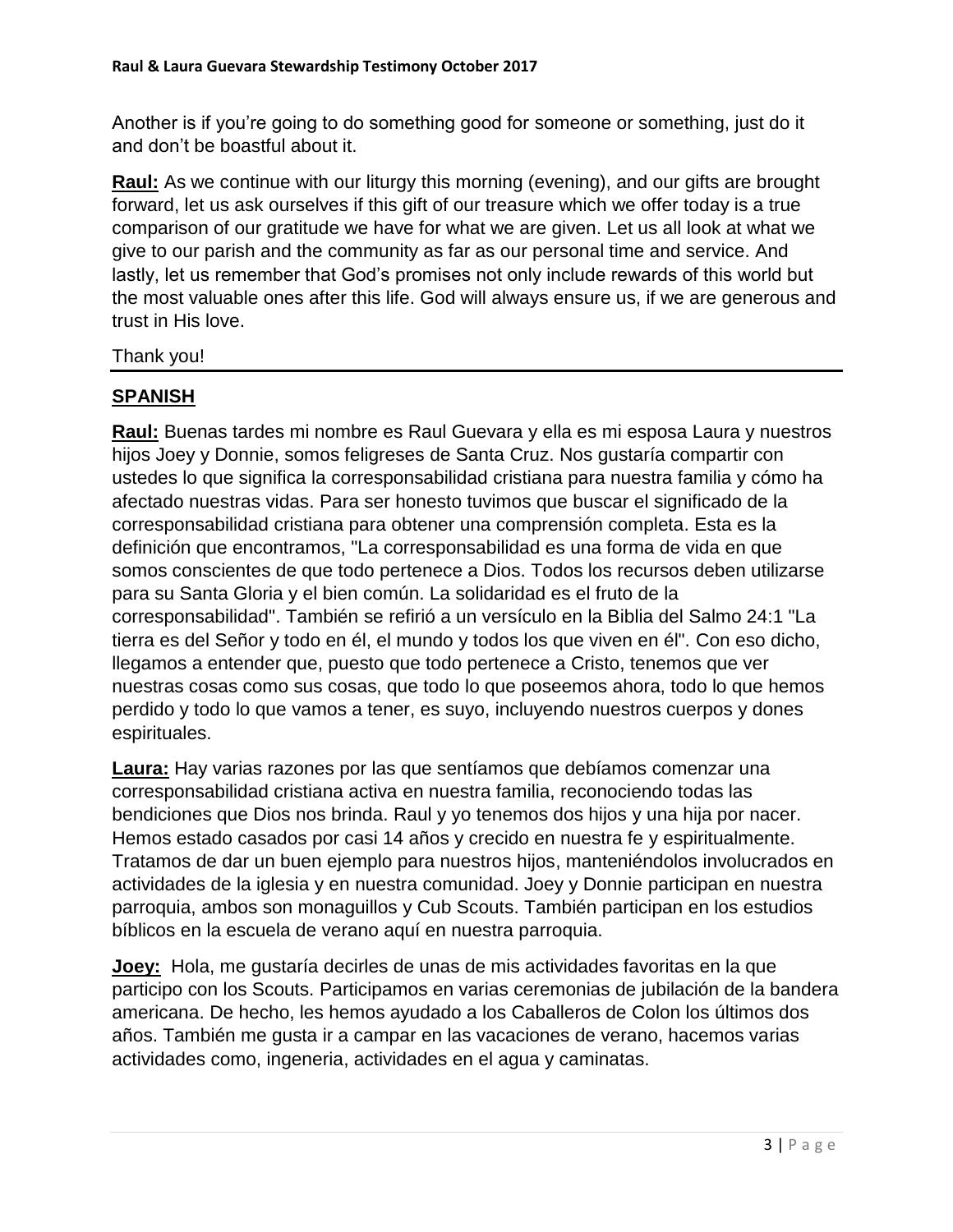**Donnie:** Hola, mi actividad favorita con los Cub Scouts es ir a visitar las casas de retiro en Kernersville durante la navidad. Familias de los Scouts hacen donaciones que les llevamos a los ancianos y les cantamos música de navidad. También me gusta ir a campar a Camp Raven Knob durante el verano y el otoño. Me encanta nadar en el lago y tomar caminatas en la naturaleza.

**Laura:** Hace un par de años, asistí a unas clases que se trataban de nuestras fortalezas, aquí en Santa cruz, con la bendición de Dios me hizo ver algunas cosas muy diferentes. Algunas de mis fortalezas según mis ideas y creencias fueron, adaptabilidad, comunicación, armonía, positivismo y cortejeo. Al que más me llamo la atención fue cortejar. Cortejar quiere decir unirse a un grupo de gente que no conoces. Me gusta mucho conocer a otros feligreses. Puedo verlos cuando voy a la Iglesia, pero es muy agradable conocerlos por nombre o mejor aún conocerlos a nivel personal. He hecho algunas amistades verdaderamente valiosas en nuestra parroquia. Ha tocado mi alma y algo despertó dentro de mí que me gritaba que tengo que hacer algunos cambios en mi vida, talvez podría participar más en nuestra parroquia, ser voluntario, dar clases, guiar y hacer alguna diferencia. Desde entonces, me hice un ministro de la Eucaristía, Lector, catequista, líder de los Cub Scouts y más recientemente, soy miembro del Consejo Parroquial. Raul me ha brindado mucho apoyo. Le cuento sobre las diferentes ideas que tengo, cosas que me gustaría ver pasar y cómo me gustaría aplicarlas en nuestra parroquia y en la comunidad. Ser catequista ha sido muy gratificante también. He conocido a unos niños maravillosos, brillantes y agradables.

**Raúl:** Mi familia ha sido muy activa en la iglesia. Me crie en México, y recuerdo que hemos estado asistiendo a misa toda mi vida. Desde muy joven mis hermanas y yo participamos en una misión evangélica y realizamos un censo de la iglesia. Fuimos a diferentes comunidades y visitámos varias casas por las tardes. Mi mamá solía dar clases de Biblia en nuestra iglesia. Admiro mucho a mi mama por sus fuertes creencias. Soy muy afortunado de tener a mis papas, mis dos hermanas con sus familias cerca de nosotros. Cuando pienso en los talentos que Dios me ha dado, se me vienen algunos a la mente. Por ejemplo, dono sangra a la Cruz Roja Americana, soy coach voluntario en el equipo de soccer de mi hijo, les corto el zacate a mis vecinos y les cuido los hijos a mis hermanas. También ser bilingüe me ha sido útil tanto en el trabajo como fuera del trabajo. Estos pueden parecer talentos muy mínimos, pero son ejemplos perfectos de lo fácil que es invertir tiempo para ayudar a los demás.

**Laura:** Antes de que Raúl y yo nos conocimos yo estaba muy distante de la iglesia. Aunque crecí en una familia católica, mis padres y mis cinco hermanos asistíamos a Misa cada domingo y al catecismo todos los miércoles por las tardes. Recuerdo que mis padres estaban muy involucrados en nuestra iglesia en el sur de California, pero algo cambió drásticamente cuando mi hermano mayor murió repentinamente en un accidente trágico en 1989. Después de eso recuerdo que dejamos de ir a misa, como que cambio toda nuestra rutina. Somos una familia muy unida, de hecho tanto como mis padres, mis dos hermanos y dos hermanas junto con sus hijos todos viven aquí en